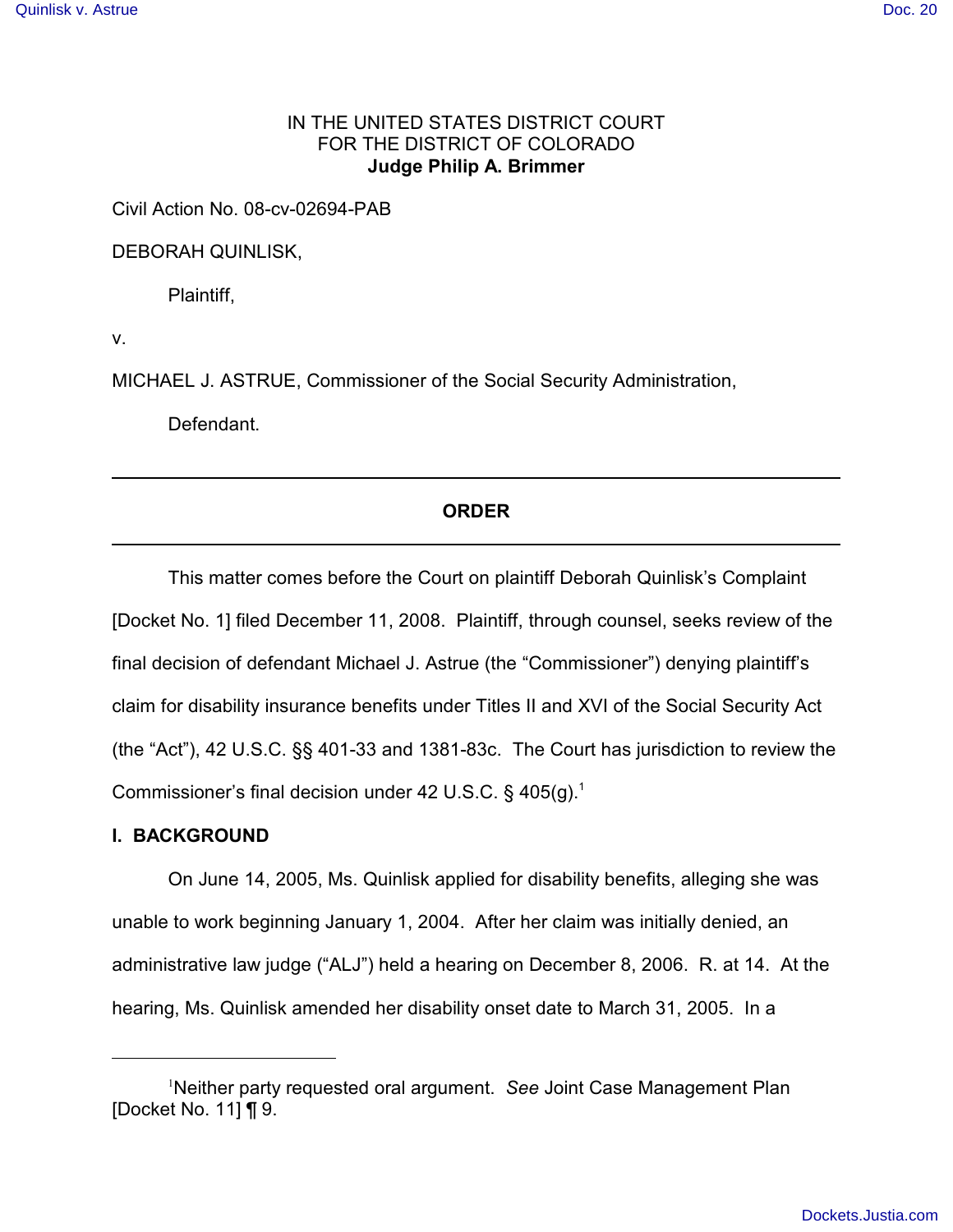decision dated January 18, 2007, the ALJ found that "the claimant has the following severe impairments: affective disorder, adjustment disorder, personality disorder and narcolepsy." R. at 16 (citing 20 C.F.R. § 404.1520(c) and 416.920(c)). The ALJ concluded that these severe impairments did not, alone or in combination, meet or equal one of the listed impairments in the regulations. R. at 17. The ALJ proceeded to find that Ms. Quinlisk retained the "residual functional capacity to perform work with no exertional limitations, that does not require working with moving machinery or at unprotected heights, with no complex tasks . . ., and does not require . . . dealing with the general public." R. at 17. The ALJ concluded that Ms. Quinlisk "is unable to perform any past relevant work," but that she could perform "jobs that exist in significant numbers in the national economy." R. at 20-21. Based on those findings, the ALJ ruled that Ms. Quinlisk was not disabled during the relevant period. $2$  On October 23, 2008, the Appeals Council declined review, making the ALJ decision the final decision of the Commissioner. R. at 5-7.

## **II. ANALYSIS**

#### **A. Standard of Review**

Review of the Commissioner's finding that a claimant is not disabled is limited to determining whether the Commissioner applied the correct legal standards and whether the decision is supported by substantial evidence in the record as a whole. *Angel v. Barnhart*, 329 F.3d 1208, 1209 (10th Cir. 2003). The district court may not reverse an

<sup>&</sup>lt;sup>2</sup>Despite noting that Ms. Quinlisk had amended her onset date to March 31, 2005, *see* R. 14, the ALJ concluded that she was not disabled "from January 1, 2004 through the date of this decision." R. at 21.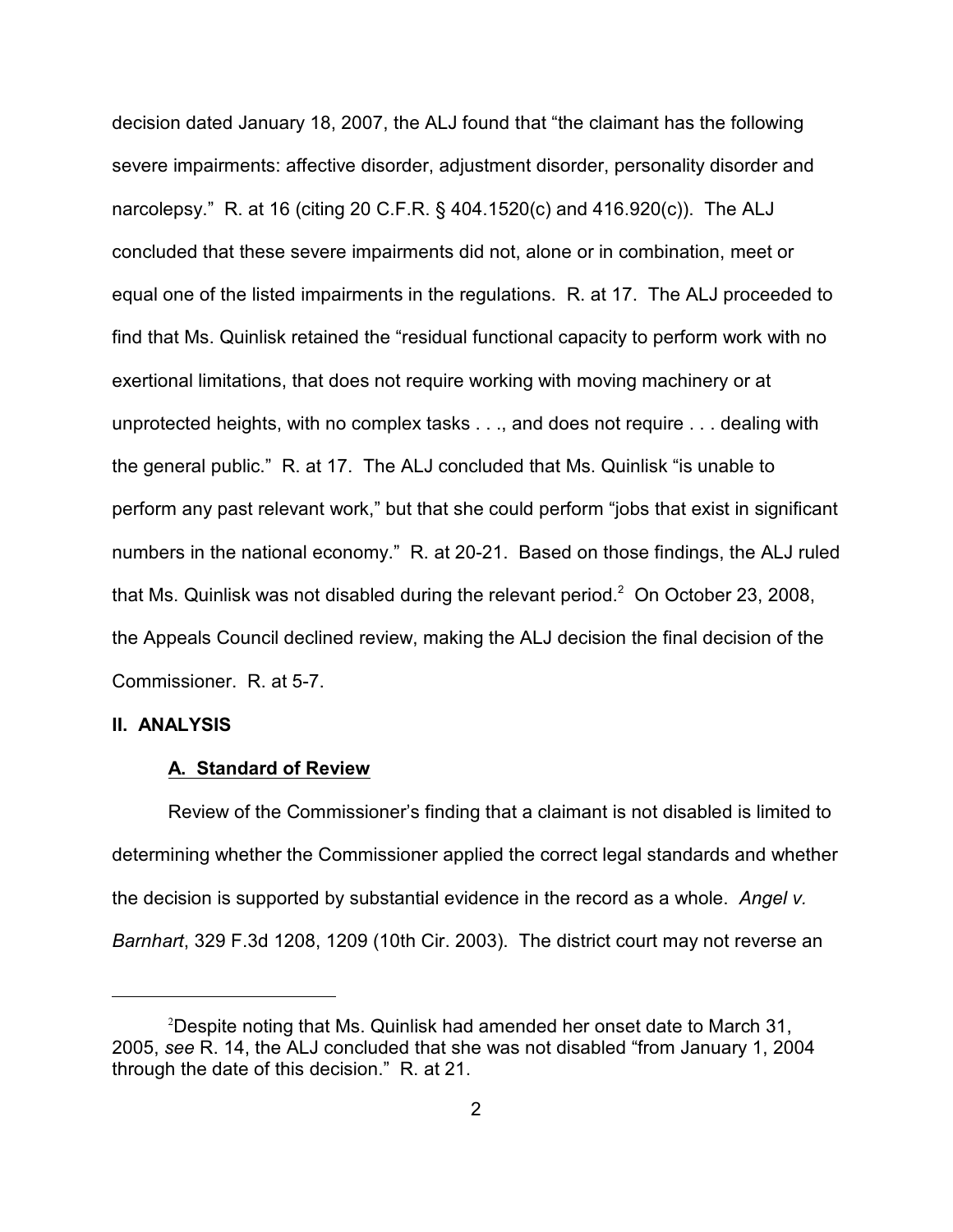ALJ simply because the Court may have reached a different result based on the record; the question instead is whether there is substantial evidence showing that the ALJ was justified in her decision. *See Ellison v. Sullivan*, 929 F.2d 534, 536 (10th Cir. 1990). "Substantial evidence is more than a mere scintilla and is such relevant evidence as a reasonable mind might accept as adequate to support a conclusion." *Flaherty v. Astrue*, 515 F.3d 1067, 1070 (10th Cir. 2007). Moreover, "[e]vidence is not substantial if it is overwhelmed by other evidence in the record or constitutes mere conclusion." *Musgrave v. Sullivan*, 966 F.2d 1371, 1374 (10th Cir. 1992). The Court will not "reweigh the evidence or retry the case," but must "meticulously examine the record as a whole, including anything that may undercut or detract from the ALJ's findings in order to determine if the substantiality test has been met." *Flaherty*, 515 F.3d at 1070*.*  Nevertheless, "if the ALJ failed to apply the correct legal test, there is a ground for reversal apart from lack of substantial evidence." *Thompson v. Sullivan*, 987 F.2d 1482, 1487 (10th Cir. 1993).

## **B. Evaluation of the ALJ's Decision**

To qualify for disability benefits, a claimant must have a medically determinable physical or mental impairment expected to result in death or last for a continuous period of twelve months that prevents the claimant from performing any substantial gainful work that exists in the national economy. 42 U.S.C. § 423(d)(1)-(2).

## Furthermore,

[a]n individual shall be determined to be under a disability only if his physical or mental impairment or impairments are of such severity that he is not only unable to do his previous work but cannot, considering his age, education, and work experience, engage in any other kind of substantial gainful work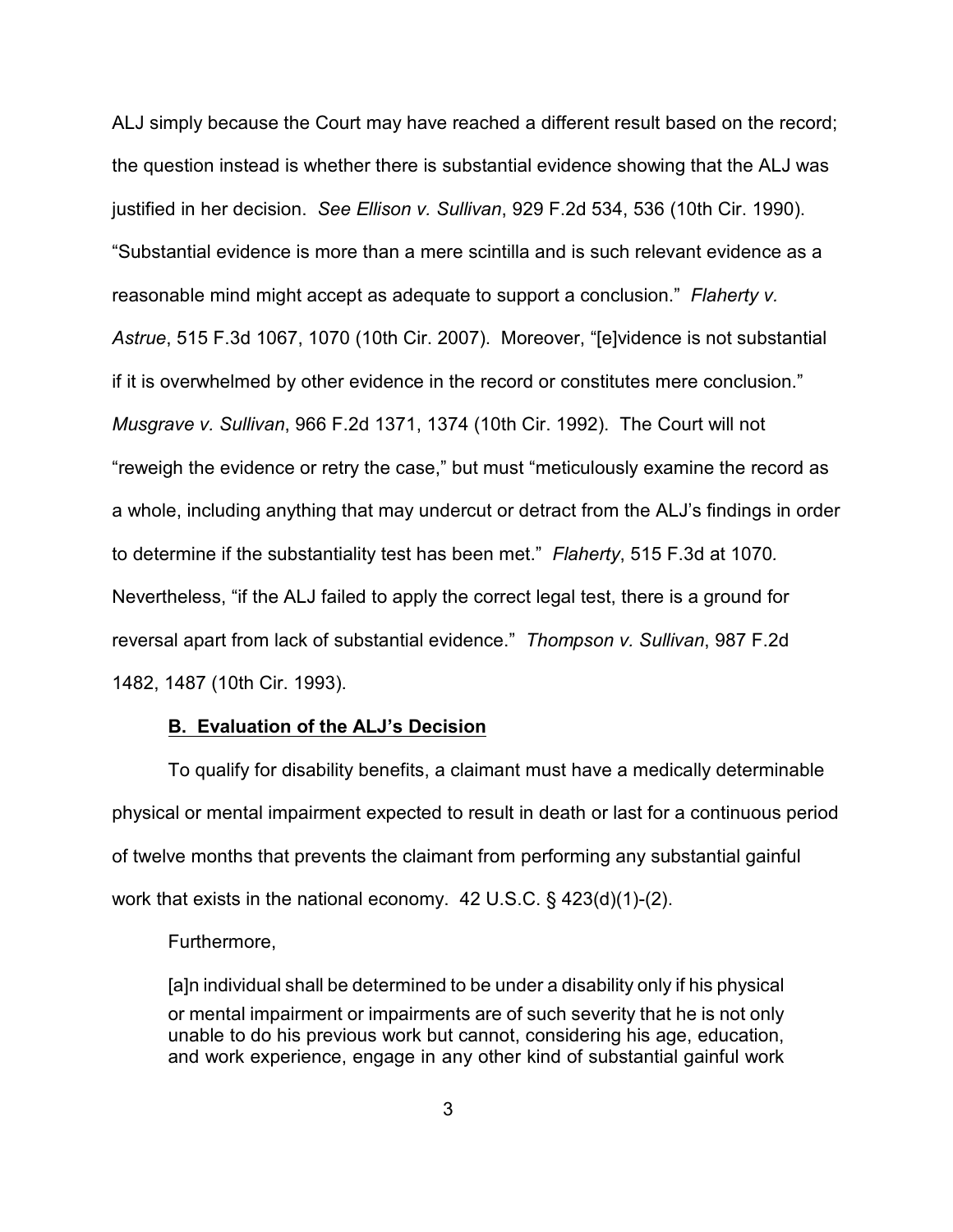which exists in the national economy, regardless of whether such work exists in the immediate area in which he lives, or whether a specific job vacancy exists for him, or whether he would be hired if he applied for work.

42 U.S.C. § 423(d)(2)(A) (2006). The Commissioner has established a five-step sequential evaluation process to determine whether a claimant is disabled. 20 C.F.R. § 404.1520; *Williams v. Bowen*, 844 F.2d 748, 750 (10th Cir. 1988). The steps of the evaluation are:

(1) whether the claimant is currently working; (2) whether the claimant has a severe impairment; (3) whether the claimant's impairment meets an impairment listed in appendix 1 of the relevant regulation; (4) whether the impairment precludes the claimant from doing his past relevant work; and (5) whether the impairment precludes the claimant from doing any work.

*Trimiar v. Sullivan*, 966 F.2d 1326, 1329 (10th Cir. 1992) (citing 20 C.F.R. § 404.1520(b)-(f)). A finding that the claimant is disabled or not disabled at any point in the five-step review is conclusive and terminates the analysis. *Casias v. Sec'y of Health and Human Servs.*, 933 F.2d 799, 801 (10th Cir. 1991).

The claimant has the initial burden of establishing a case of disability. However, "[i]f the claimant is not considered disabled at step three, but has satisfied her burden of establishing a prima facie case of disability under steps one, two, and four, the burden shifts to the Commissioner to show the claimant has the residual functional capacity (RFC) to perform other work in the national economy in view of her age, education, and work experience." *See Fischer-Ross v. Barnhart,* 431 F.3d 729, 731 (10th Cir. 2005); *see also Bowen v. Yuckert,* 482 U.S. 137, 146 n. 5 (1987). While the claimant has the initial burden of proving a disability, "the ALJ has a basic duty of inquiry, to inform himself about facts relevant to his decision and to learn the claimant's own version of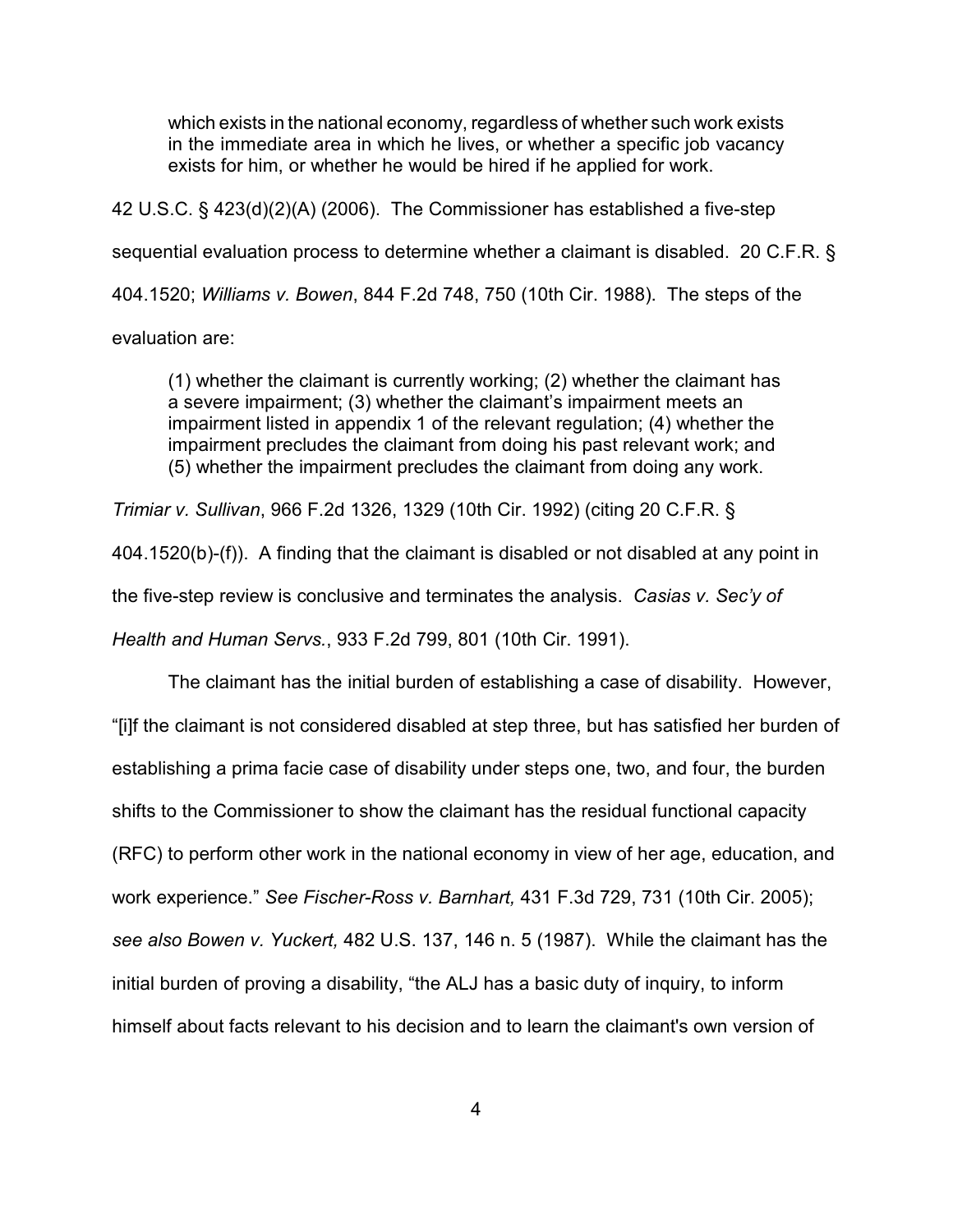those facts." *Hill v. Sullivan,* 924 F.2d 972, 974 (10th Cir. 1991).

Ms. Quinlisk raises a number of objections to the ALJ's decision. $3$  For present purposes, the Court focuses on Ms. Quinlisk's contention that, even accepting the opinions and sources relied upon by the ALJ, she is disabled under the Act. Analysis of that contention turns on whether the hypothetical question posed to the vocational expert ("VE"), and ultimately relied upon, by the ALJ, was accurate in light of sources cited by the ALJ. For the following reasons, the Court finds it was not.

At the hearing, the ALJ posed the following question to the VE:

Let's assume an individual of the same age and educational background as the claimant without exertional limitations but non[]-exertional limitations of no moving machinery, no unprotected heights, no complex tasks, defined as an [Specific Vocational Preparation] of 2 or less, GED[<sup>4</sup>] of one or two, no dealing with the general public.

R. at 299. Based on that hypothetical, the VE presented three examples of jobs

existing in significant numbers in the national economy. The ALJ then added to the

hypothetical an additional assumption, namely, that the plaintiff would three to four

times a day be unable to stay on task because of falling asleep without warning, a

reference to Ms. Quinlisk's narcolepsy. R. at 299A. With that added limitation, the VE

 $3$ She argues that the ALJ erred in failing to (1) apply the appropriate standards when assessing her mental impairments, Pl.'s Br. at 3; (2) rely upon her treating sources as opposed to the consultant examination, *id.* at 11, 19; (3) consider the effect of her mental impairments on her ability to work, *id.* at 12; (4) consider all of her impairments, *id.* at 14, 21; and (5) find her credible, *id.* at 21. Ms. Quinlisk also argues that the Appeals Council should have remanded her case in light of the new evidence she submitted after the hearing. *Id*. at 10.

<sup>&</sup>lt;sup>4</sup>"General Educational Development (GED) embraces those aspects of education (formal and informal) which are required of the worker for satisfactory job performance.'" *Sandoval v. Barnhart*, 209 F. App'x 820, 825 (10th Cir. 2006) (unpublished) (citing Dictionary of Occupational Titles, App. C.).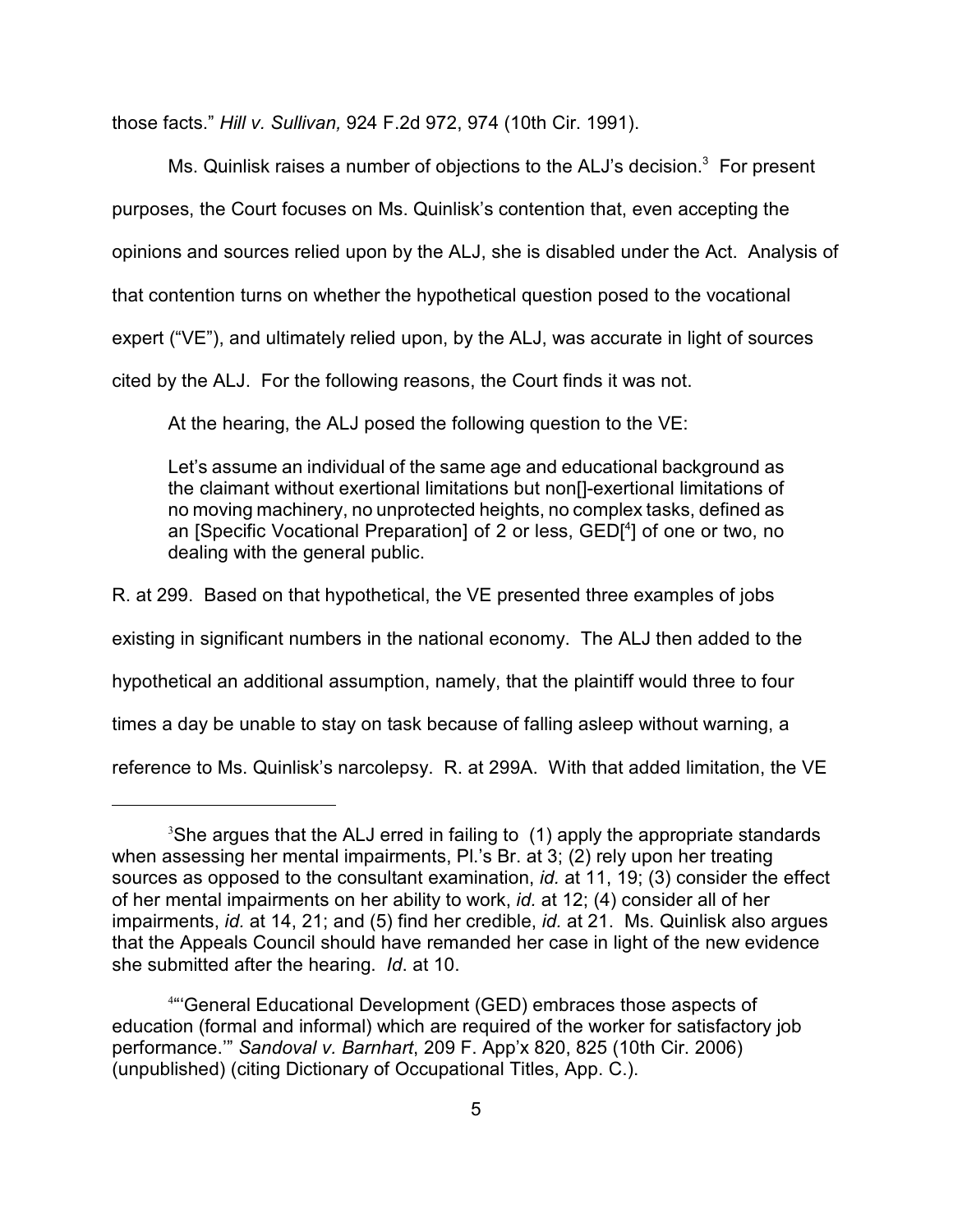concluded that there would be no jobs in the national economy which Ms. Quinlisk could perform. R. at 299-299A .

The ALJ's second question was based on the evidence of record that Ms. Quinlisk suffers from narcolepsy, a condition the ALJ concluded was supported by the record. He included it in the list of her severe impairments, *see* R. at 16, and added the limitations related to "environmental hazards . . . based on the claimant's diagnosis of narcolepsy." R. at 20. Yet, in his decision, the ALJ denied benefits based on the testimony the VE supplied in response to the first question. In other words, while the ALJ concluded that Ms. Quinlisk should not work at heights or around moving machinery because she might fall asleep unexpectedly, he relied without explanation on a hypothetical which only included the safety concerns implicated by narcolepsy and not the effects on the ability to stay on task. The ALJ may have reasoned that her narcolepsy would prevent her from working at heights and with machinery, but was not so severe as to have a daily impact on her ability to stay on task at other jobs. Even if the Court accepted that finding, the ALJ's hypothetical, and the decision to deny benefits which flowed from it, suffers from another flaw.

The ALJ relied on the state agency reports as well as the opinion of the consultative physician, Dr. R. Terry Jones. The ALJ gave Dr. Jones' opinion "great weight," R. at 18, and described it as follows:

Dr. Jones diagnosed the claimant with an adjustment disorder with mild depressive symptoms and a personality disorder with dependent, avoidant, histrionic and obsessive/compulsive features. The claimant's [Global Assessment of Functioning] was 60. According to the Diagnostic and Statistical Manual of Mental Disorders Fourth Edition–TR, 2000, this indicates the claimant has moderate symptoms.

6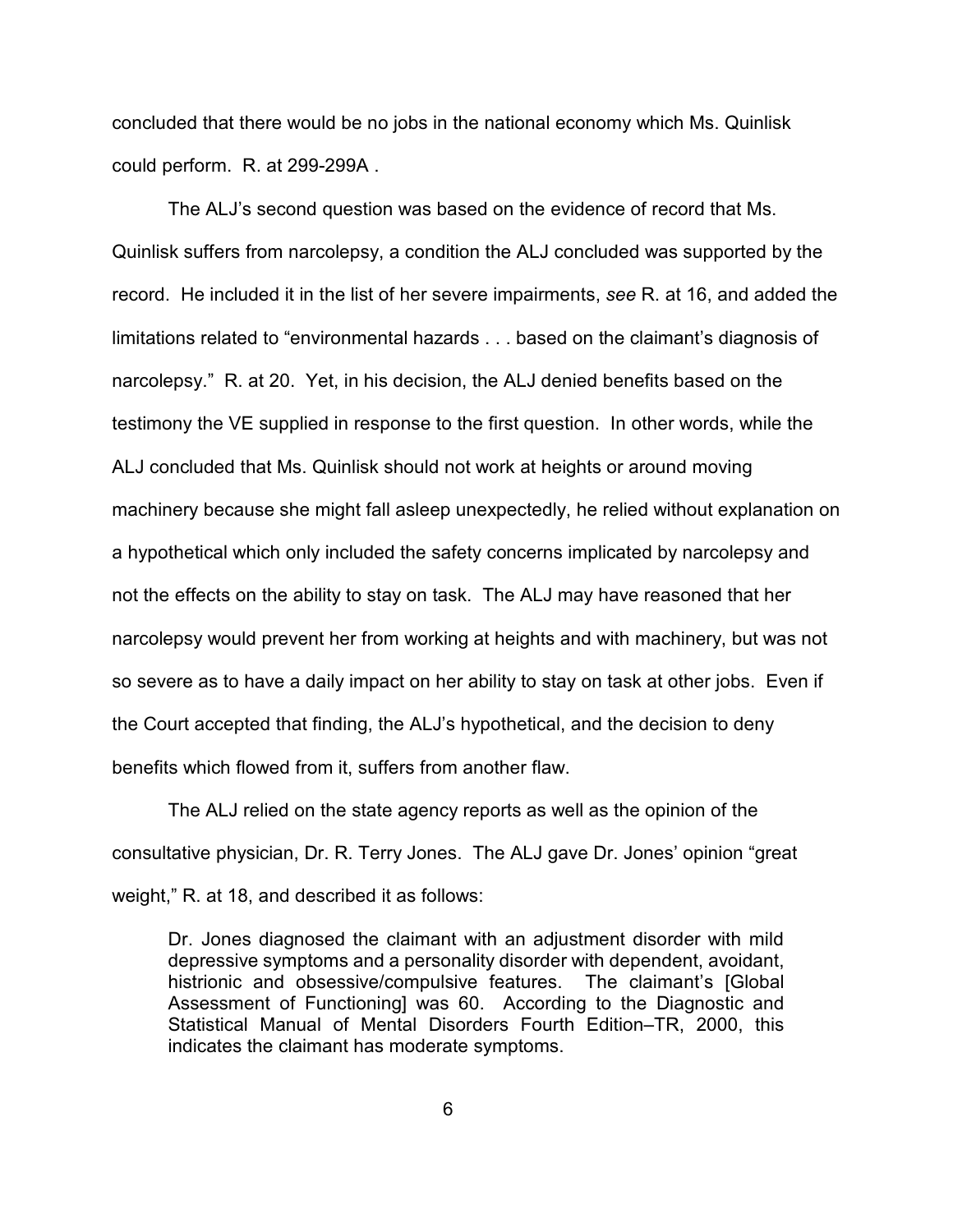R. at 18. The finding of "moderate" symptoms was further supported by the Psychiatric Review Technique form completed by Dr. Donald G. Glasco, who concluded that Ms. Quinlisk suffers from "moderate" limitation in relation to difficulties in maintaining concentration, persistence or pace. R. at 214; *see* Def.'s Response [Docket No. 13] at 4-5 ("Donald G. Glasco, M.D., a nonexamining State agency psychiatrist, reviewed the record, including Dr. Jones's medical report, and completed a Psychiatric Review Technique form."). Furthermore, the record includes a Mental Residual Functional Capacity Assessment ("MRFCA") form.<sup>5</sup> R. at 112-15. The examiner who completed the form assessed Ms. Quinlisk as being moderately limited in her ability to (1) "understand and remember detailed instructions," (2) "carry out detailed instructions," (3) "maintain attention and concentration for extended periods," (4) "complete a normal workday and workweek without interruptions from psychologically based symptoms and to perform at a consistent pace without an unreasonable number and length of rest periods," and (5) "interact appropriately with the general public." R. at 112-13.

While the ALJ relied on the findings of Drs. Jones and Glasco, he failed to include any moderate mental limitations, other than the limitation on interacting with the general public and on performing complex tasks, in the hypothetical question he posed to the VE. Ms. Quinlisk's attorney, however, did ask about such limitations. When questioning the VE, her attorney asked the VE to add the moderate limitations indicated on the MRFCA, including the limitation on the "ability to complete a normal workday and

 $5$ The form is unsigned, but appears to be part of an agency consultative examination. The categories of impairments are drawn from the Psychiatric Review Technique form completed by Dr. Glasco. R. at 112.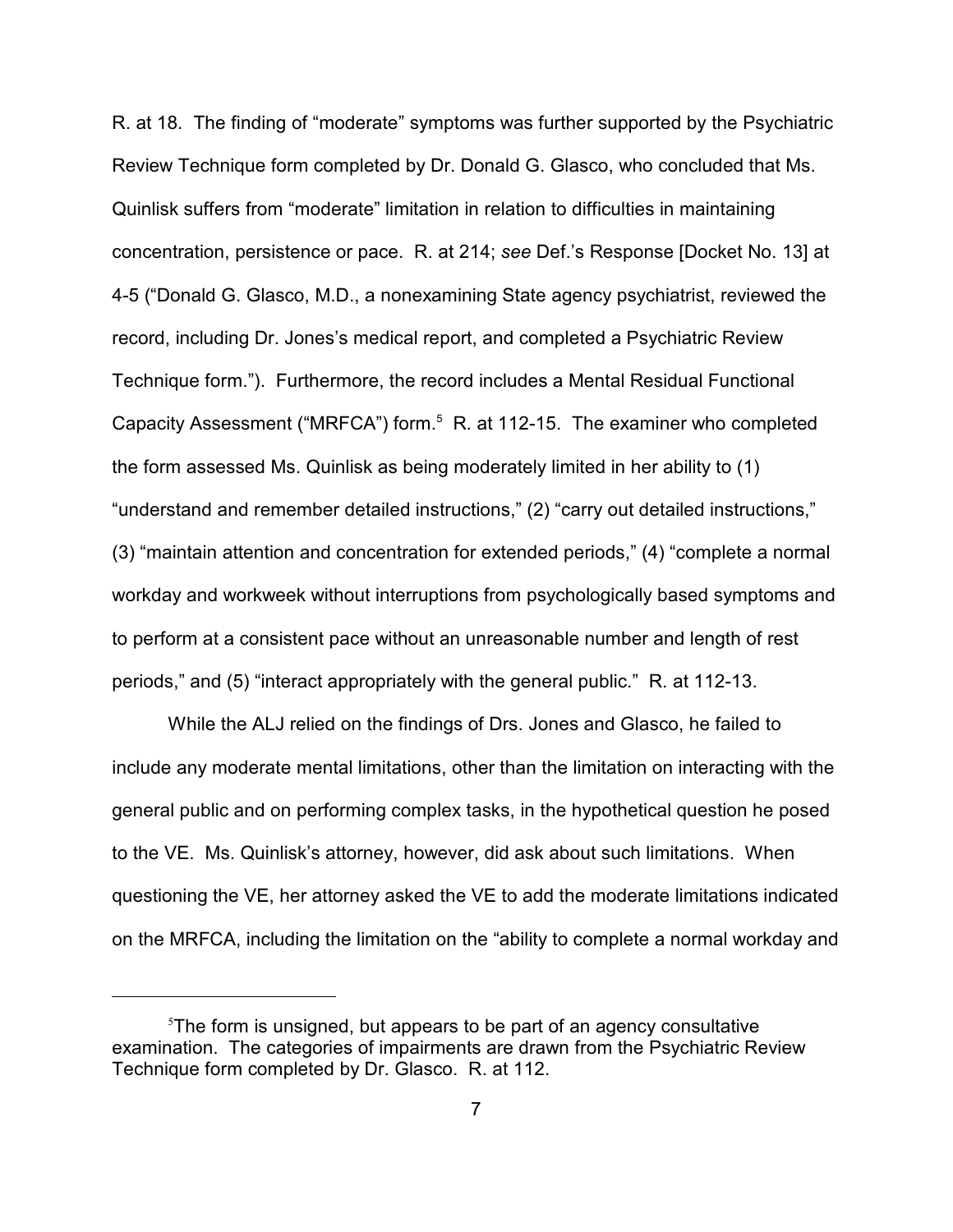work week without interruptions from psychologically based symptoms and to perform at a constant pace without an unreasonable number and length of rest periods.<sup>"6</sup> R. at 299-300. The VE testified that such limitations would eliminate all jobs for Ms. Quinlisk. R. at 300; *cf. Wiederholt v. Barnhart*, 121 F. App'x 833, 839-40 (10th Cir. 2005) (unpublished) ("The omission of the ALJ's more specific findings is particularly significant given that, when the ALJ posed a hypothetical question incorporating all of the limitations found by Dr. Mouille, the VE opined that Mrs. Wiederholt would be precluded from all work activity."). It is not entirely clear from the testimony of the VE whether he based that opinion on all the moderate limitations or only the one relating to the "ability to complete a normal workday and work week without interruptions." R. at 299A-300. In any event, when the hypothetical either included the additional limitation posed by narcolepsy or at least one additional moderate limitation from the MRFCA, the VE testified that Ms. Quinlisk would be unable to perform any jobs in the national economy.

In short, the Commissioner failed to meet his burden on the fifth step of the analysis. It is, therefore, unnecessary to fully address Ms. Quinlisk's other objections.

## **III. CONCLUSION**

Upon consideration of the plaintiff's objections and of the record as a whole, I find that the ALJ's decision is not supported by substantial evidence and must be reversed. Accordingly, it is

 $\mathrm{^6}$ This limitation should have read "consistent," not "constant." While that difference could potentially be material, there is no indication, in light of the attorney identifying from where he was reading the limitation and its overall substance, that the VE did not accurately understand the nature of the limitation.